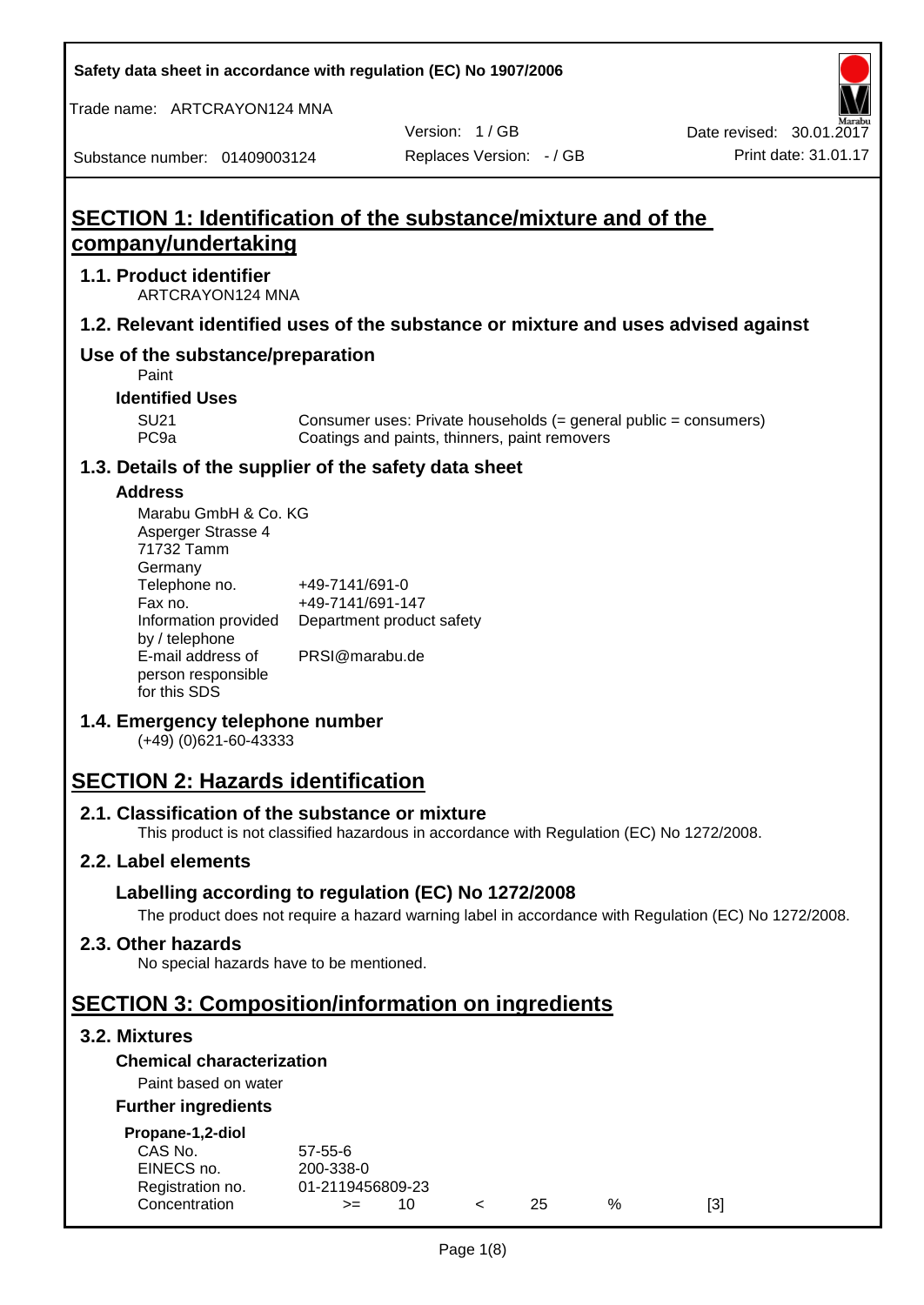#### **Safety data sheet in accordance with regulation (EC) No 1907/2006**

Trade name: ARTCRAYON124 MNA

Substance number: 01409003124 Version: 1 / GB Replaces Version: - / GB Print date: 31.01.17 Date revised: 30.01.2

# **Glycerol**

| CAS No.       | $56 - 81 - 5$ |  |   |     |
|---------------|---------------|--|---|-----|
| EINECS no.    | 200-289-5     |  |   |     |
| Concentration | $>=$          |  | % | [3] |

[3] Substance with occupational exposure limits

# **SECTION 4: First aid measures**

## **4.1. Description of first aid measures**

#### **After skin contact**

Wash with plenty of water and soap. Do NOT use solvents or thinners.

#### **After eye contact**

Separate eyelids, wash the eyes thoroughly with water (15 min.). In case of irritation consult an oculist.

#### **After ingestion**

Rinse mouth thoroughly with water. If larger amounts are swallowed or in the event of symptoms take medical treatment.

#### **4.2. Most important symptoms and effects, both acute and delayed** Until now no symptoms known so far.

## **4.3. Indication of any immediate medical attention and special treatment needed Hints for the physician / treatment**

Treat symptomatically

# **SECTION 5: Firefighting measures**

# **5.1. Extinguishing media**

## **Suitable extinguishing media**

Carbon dioxide, Foam, Sand, Water

# **5.2. Special hazards arising from the substance or mixture**

In the event of fire the following can be released: Carbon monoxide (CO); dense black smoke; Carbon dioxide (CO2); Sulphur dioxide (SO2)

## **5.3. Advice for firefighters**

#### **Other information**

Collect contaminated fire-fighting water separately, must not be discharged into the drains.

# **SECTION 6: Accidental release measures**

**6.1. Personal precautions, protective equipment and emergency procedures** No particular measures required.

## **6.2. Environmental precautions**

No particular measures required.

## **6.3. Methods and material for containment and cleaning up**

Clean preferably with a detergent - avoid use of solvents.

#### **6.4. Reference to other sections**

Information regarding Safe handling, see Section 7. Information regarding personal protective measures, see Section 8. Information regarding waste disposal, see Section 13.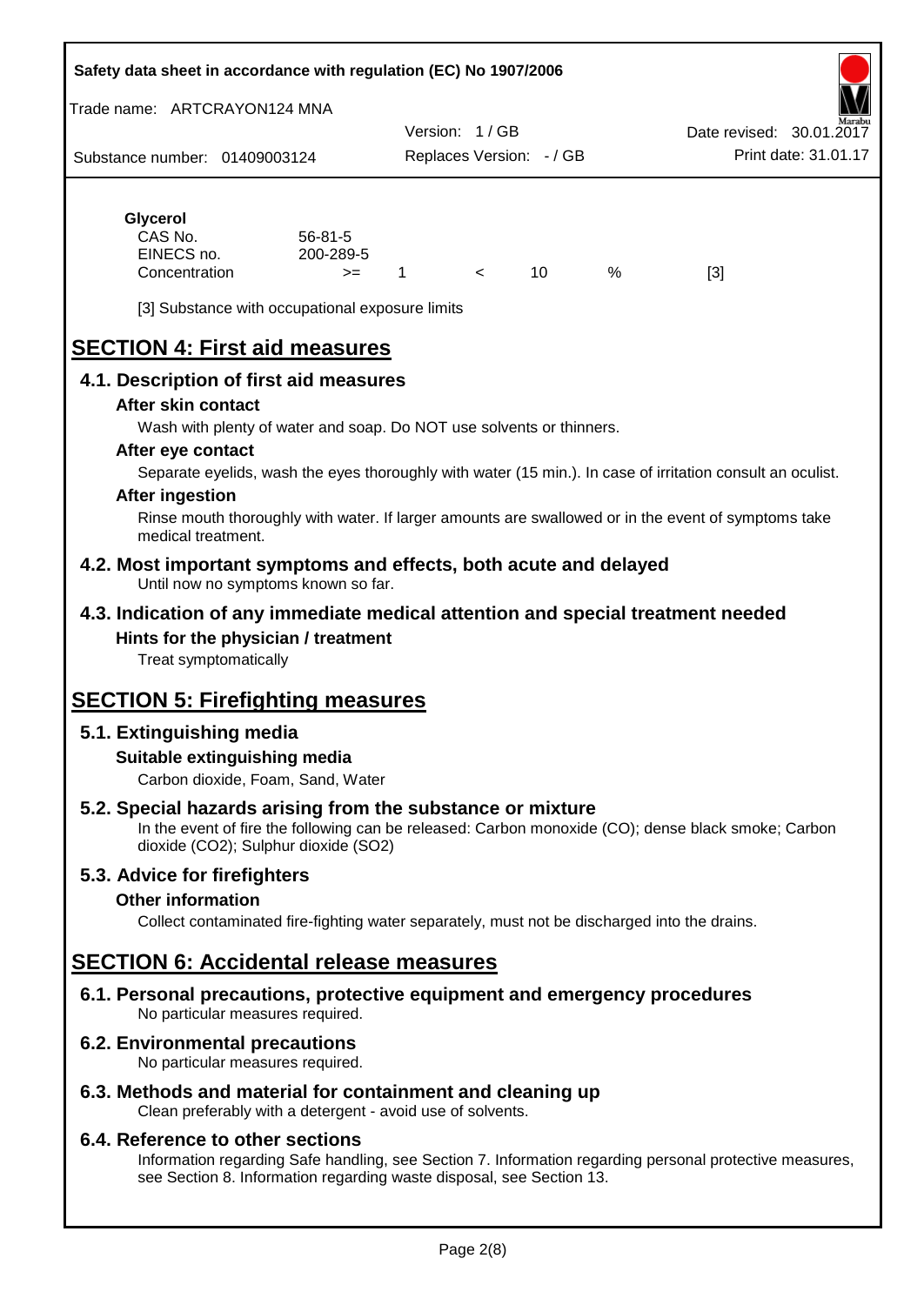| Safety data sheet in accordance with regulation (EC) No 1907/2006                                                                                                                                                                                                                                                            |                   |                          |                          |
|------------------------------------------------------------------------------------------------------------------------------------------------------------------------------------------------------------------------------------------------------------------------------------------------------------------------------|-------------------|--------------------------|--------------------------|
| Trade name: ARTCRAYON124 MNA                                                                                                                                                                                                                                                                                                 |                   |                          |                          |
|                                                                                                                                                                                                                                                                                                                              |                   | Version: 1/GB            | Date revised: 30.01.2017 |
| Substance number: 01409003124                                                                                                                                                                                                                                                                                                |                   | Replaces Version: - / GB | Print date: 31.01.17     |
| <b>SECTION 7: Handling and storage</b>                                                                                                                                                                                                                                                                                       |                   |                          |                          |
| 7.1. Precautions for safe handling                                                                                                                                                                                                                                                                                           |                   |                          |                          |
| Advice on safe handling<br>Avoid skin and eye contact. Smoking, eating and drinking shall be prohibited in application area.<br>Advice on protection against fire and explosion<br>No special measures required.<br>Classification of fires / temperature class / Ignition group / Dust explosion class<br>Temperature class | T <sub>2</sub>    |                          |                          |
| 7.2. Conditions for safe storage, including any incompatibilities<br>Requirements for storage rooms and vessels                                                                                                                                                                                                              |                   |                          |                          |
| Store in frostfree conditions.                                                                                                                                                                                                                                                                                               |                   |                          |                          |
| Storage class according to TRGS 510<br>Storage class according to<br><b>TRGS 510</b>                                                                                                                                                                                                                                         | 12                | Non-combustible liquids  |                          |
| 7.3. Specific end use(s)<br>Paint                                                                                                                                                                                                                                                                                            |                   |                          |                          |
| <b>SECTION 8: Exposure controls/personal protection</b>                                                                                                                                                                                                                                                                      |                   |                          |                          |
| 8.1. Control parameters                                                                                                                                                                                                                                                                                                      |                   |                          |                          |
| <b>Exposure limit values</b>                                                                                                                                                                                                                                                                                                 |                   |                          |                          |
| Glycerol                                                                                                                                                                                                                                                                                                                     |                   |                          |                          |
| List                                                                                                                                                                                                                                                                                                                         | EH40              |                          |                          |
| Type                                                                                                                                                                                                                                                                                                                         | WEL               |                          |                          |
| Value<br><b>Status: 2011</b>                                                                                                                                                                                                                                                                                                 | 10                | mg/m <sup>3</sup>        |                          |
| Propane-1,2-diol                                                                                                                                                                                                                                                                                                             |                   |                          |                          |
| List                                                                                                                                                                                                                                                                                                                         | EH40              |                          |                          |
| <b>Type</b>                                                                                                                                                                                                                                                                                                                  | <b>OES</b>        |                          |                          |
| Value<br><b>Status: 2011</b>                                                                                                                                                                                                                                                                                                 | 10                | mg/m <sup>3</sup>        |                          |
| <b>Other information</b>                                                                                                                                                                                                                                                                                                     |                   |                          |                          |
| There are not known any further control parameters.                                                                                                                                                                                                                                                                          |                   |                          |                          |
| 8.2. Exposure controls                                                                                                                                                                                                                                                                                                       |                   |                          |                          |
| <b>Exposure controls</b>                                                                                                                                                                                                                                                                                                     |                   |                          |                          |
| Provide adequate ventilation.                                                                                                                                                                                                                                                                                                |                   |                          |                          |
|                                                                                                                                                                                                                                                                                                                              |                   |                          |                          |
| <b>SECTION 9: Physical and chemical properties</b>                                                                                                                                                                                                                                                                           |                   |                          |                          |
| 9.1. Information on basic physical and chemical properties                                                                                                                                                                                                                                                                   |                   |                          |                          |
| Form                                                                                                                                                                                                                                                                                                                         | liquid            |                          |                          |
| <b>Colour</b>                                                                                                                                                                                                                                                                                                                | coloured          |                          |                          |
| <b>Odour</b>                                                                                                                                                                                                                                                                                                                 | odourless         |                          |                          |
| <b>Odour threshold</b>                                                                                                                                                                                                                                                                                                       |                   |                          |                          |
| Remarks                                                                                                                                                                                                                                                                                                                      | No data available |                          |                          |
| <b>Melting point</b>                                                                                                                                                                                                                                                                                                         |                   |                          |                          |
| Remarks                                                                                                                                                                                                                                                                                                                      | not determined    |                          |                          |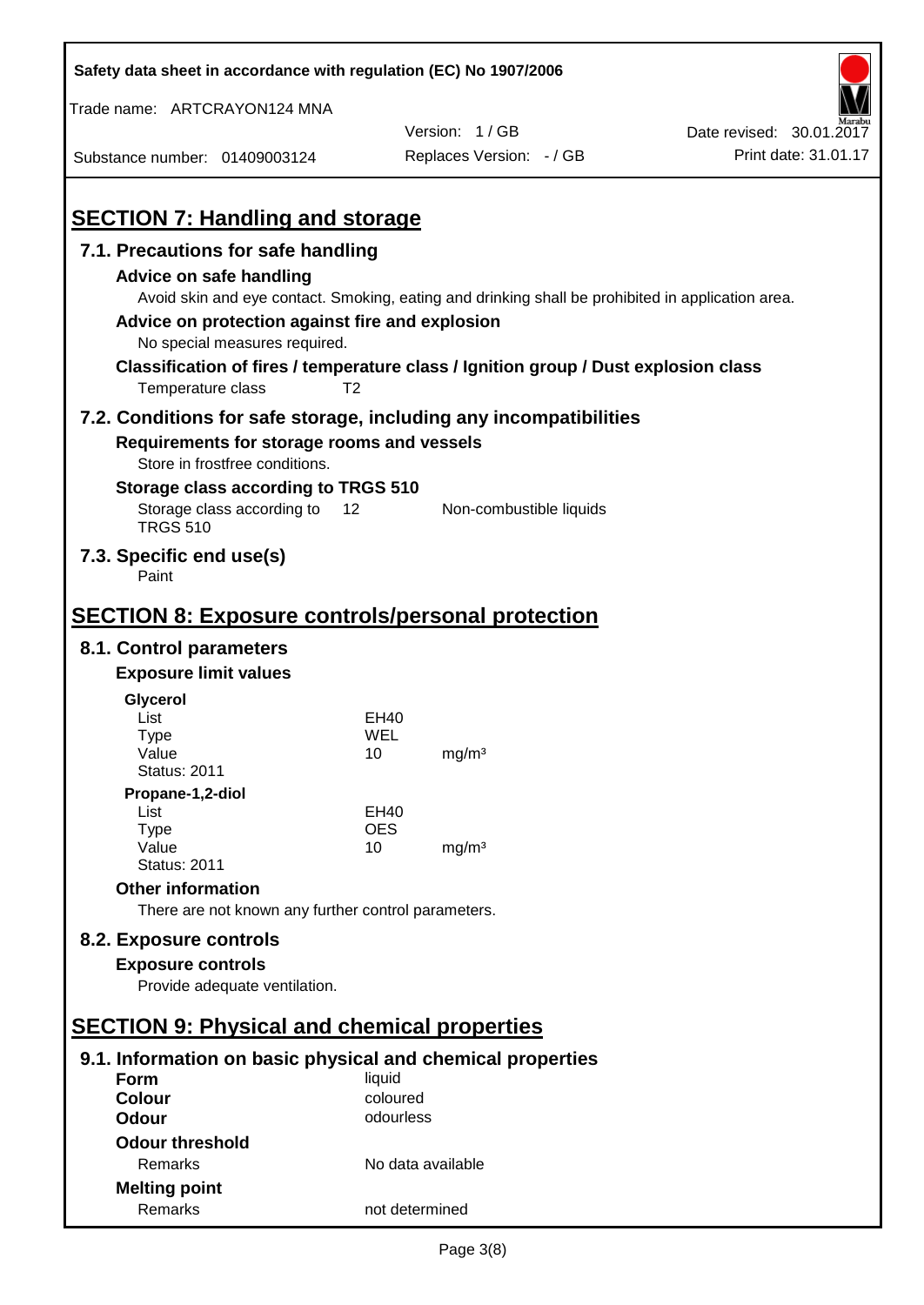| Safety data sheet in accordance with regulation (EC) No 1907/2006         |                                           |                                                  |  |  |
|---------------------------------------------------------------------------|-------------------------------------------|--------------------------------------------------|--|--|
| Trade name: ARTCRAYON124 MNA                                              |                                           |                                                  |  |  |
| Substance number: 01409003124                                             | Version: 1/GB<br>Replaces Version: - / GB | Date revised: 30.01.2017<br>Print date: 31.01.17 |  |  |
|                                                                           |                                           |                                                  |  |  |
| <b>Freezing point</b>                                                     |                                           |                                                  |  |  |
| Remarks                                                                   | not determined                            |                                                  |  |  |
| Initial boiling point and boiling range                                   |                                           |                                                  |  |  |
| Value<br>Pressure                                                         | 100<br>appr.<br>1.013<br>hPa              | $^{\circ}C$                                      |  |  |
| Source                                                                    | Literature value                          |                                                  |  |  |
| <b>Flash point</b>                                                        |                                           |                                                  |  |  |
| Remarks                                                                   | Not applicable                            |                                                  |  |  |
| Evaporation rate (ether $= 1$ ) :                                         |                                           |                                                  |  |  |
| Remarks                                                                   | not determined                            |                                                  |  |  |
| <b>Flammability (solid, gas)</b>                                          |                                           |                                                  |  |  |
| Not applicable                                                            |                                           |                                                  |  |  |
| Upper/lower flammability or explosive limits                              |                                           |                                                  |  |  |
| Lower explosion limit                                                     | 2,6<br>appr.                              | $%$ (V)                                          |  |  |
| Upper explosion limit<br>Source                                           | 12,5<br>appr.<br>Literature value         | $%$ (V)                                          |  |  |
|                                                                           |                                           |                                                  |  |  |
| Vapour pressure<br>Value                                                  | 23                                        | hPa                                              |  |  |
| Temperature                                                               | appr.<br>20<br>°C                         |                                                  |  |  |
| Method                                                                    | Value taken from the literature           |                                                  |  |  |
| <b>Vapour density</b>                                                     |                                           |                                                  |  |  |
| Remarks                                                                   | not determined                            |                                                  |  |  |
| <b>Density</b>                                                            |                                           |                                                  |  |  |
| Remarks                                                                   | not determined                            |                                                  |  |  |
| Solubility in water                                                       |                                           |                                                  |  |  |
| Remarks                                                                   | miscible                                  |                                                  |  |  |
| Ignition temperature                                                      |                                           |                                                  |  |  |
| Value<br>Source                                                           | 371<br>appr.<br>Literature value          | $^{\circ}C$                                      |  |  |
| <b>Viscosity</b>                                                          |                                           |                                                  |  |  |
| Remarks                                                                   |                                           |                                                  |  |  |
| Remarks                                                                   | not determined                            |                                                  |  |  |
| 9.2. Other information                                                    |                                           |                                                  |  |  |
| <b>Other information</b>                                                  |                                           |                                                  |  |  |
| None known                                                                |                                           |                                                  |  |  |
| <b>SECTION 10: Stability and reactivity</b>                               |                                           |                                                  |  |  |
| 10.1. Reactivity<br>None                                                  |                                           |                                                  |  |  |
| 10.2. Chemical stability<br>No hazardous reactions known.                 |                                           |                                                  |  |  |
| 10.3. Possibility of hazardous reactions<br>No hazardous reactions known. |                                           |                                                  |  |  |
| 10.4. Conditions to avoid<br>No hazardous reactions known.                |                                           |                                                  |  |  |
| 10.5. Incompatible materials                                              |                                           |                                                  |  |  |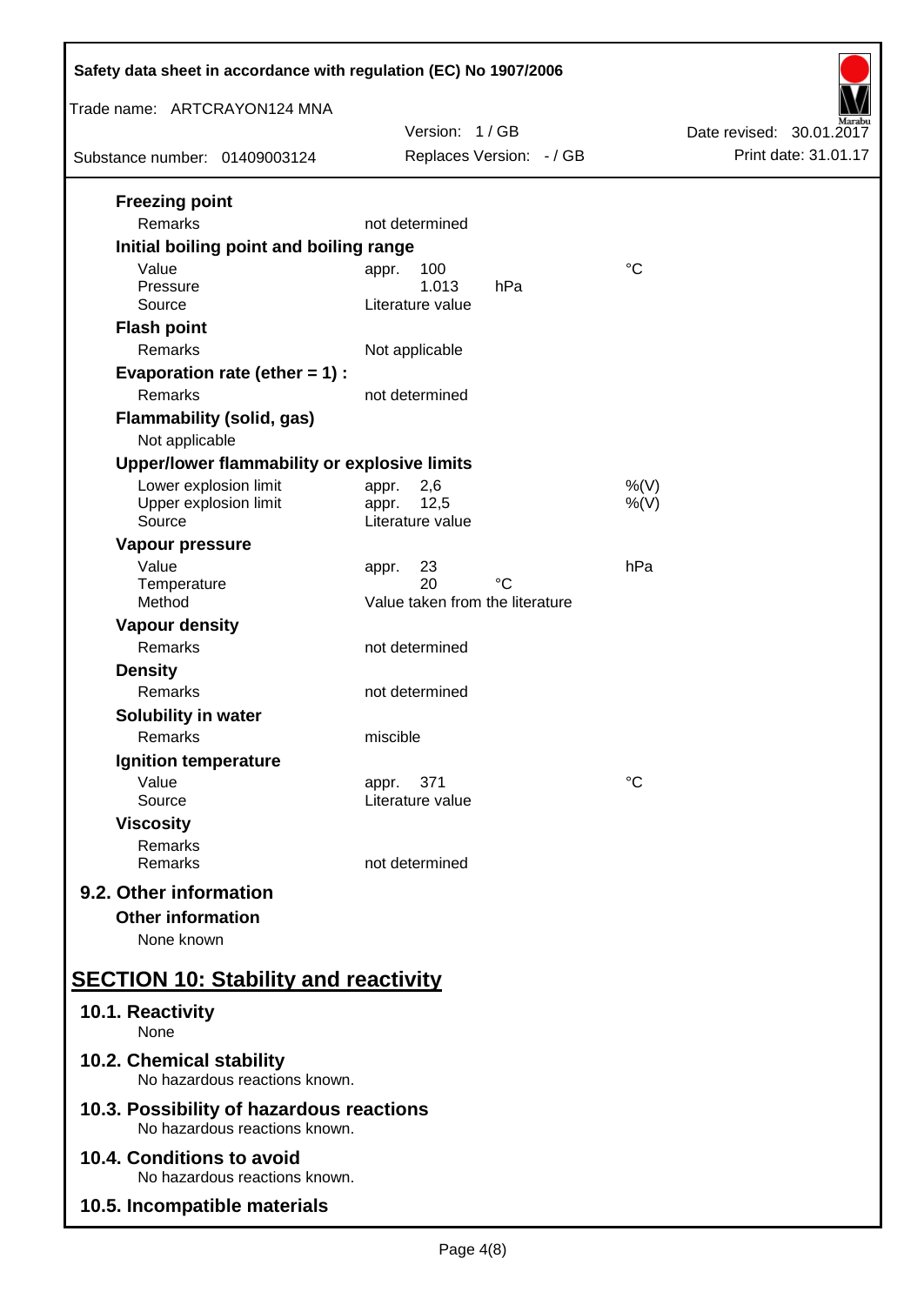| Safety data sheet in accordance with regulation (EC) No 1907/2006                              |                                                                                                    |                          |
|------------------------------------------------------------------------------------------------|----------------------------------------------------------------------------------------------------|--------------------------|
| Trade name: ARTCRAYON124 MNA                                                                   |                                                                                                    |                          |
|                                                                                                | Version: 1 / GB                                                                                    | Date revised: 30.01.2017 |
| Substance number: 01409003124                                                                  | Replaces Version: - / GB                                                                           | Print date: 31.01.17     |
| None                                                                                           |                                                                                                    |                          |
| 10.6. Hazardous decomposition products<br>No hazardous decomposition products known.           |                                                                                                    |                          |
| <b>SECTION 11: Toxicological information</b>                                                   |                                                                                                    |                          |
| 11.1. Information on toxicological effects                                                     |                                                                                                    |                          |
| <b>Acute oral toxicity</b>                                                                     |                                                                                                    |                          |
| Remarks                                                                                        | Based on available data, the classification criteria are not met.                                  |                          |
| <b>Acute dermal toxicity</b><br>Remarks                                                        | Based on available data, the classification criteria are not met.                                  |                          |
| <b>Acute inhalational toxicity</b>                                                             |                                                                                                    |                          |
| Remarks                                                                                        | Based on available data, the classification criteria are not met.                                  |                          |
| <b>Skin corrosion/irritation</b>                                                               |                                                                                                    |                          |
| Remarks                                                                                        | Based on available data, the classification criteria are not met.                                  |                          |
| Serious eye damage/irritation                                                                  |                                                                                                    |                          |
| Remarks                                                                                        | Based on available data, the classification criteria are not met.                                  |                          |
| <b>Sensitization</b>                                                                           |                                                                                                    |                          |
| Remarks                                                                                        | Based on available data, the classification criteria are not met.                                  |                          |
| <b>Mutagenicity</b>                                                                            |                                                                                                    |                          |
| Remarks                                                                                        | Based on available data, the classification criteria are not met.                                  |                          |
| <b>Reproductive toxicity</b>                                                                   |                                                                                                    |                          |
| Remarks                                                                                        | Based on available data, the classification criteria are not met.                                  |                          |
| Carcinogenicity                                                                                |                                                                                                    |                          |
| Remarks                                                                                        | Based on available data, the classification criteria are not met.                                  |                          |
| <b>Specific Target Organ Toxicity (STOT)</b>                                                   |                                                                                                    |                          |
| <b>Single exposure</b><br>Remarks                                                              | Based on available data, the classification criteria are not met.                                  |                          |
| <b>Repeated exposure</b><br>Remarks                                                            | Based on available data, the classification criteria are not met.                                  |                          |
| <b>Aspiration hazard</b>                                                                       |                                                                                                    |                          |
|                                                                                                | Based on available data, the classification criteria are not met.                                  |                          |
| <b>Experience in practice</b>                                                                  |                                                                                                    |                          |
| risk to health can be expected.                                                                | Provided all the recommended protective and safety precautions are taken, experience shows that no |                          |
| <b>Other information</b>                                                                       |                                                                                                    |                          |
| There are no data available on the mixture itself.<br>Directive 1999/45/EC and not classified. | The mixture has been assessed following the conventional method of the Dangerous Preparations      |                          |
| <b>SECTION 12: Ecological information</b>                                                      |                                                                                                    |                          |
| 12.1. Toxicity                                                                                 |                                                                                                    |                          |
| <b>General information</b>                                                                     |                                                                                                    |                          |

There are no data available on the mixture itself.Do not allow to enter drains or water courses.The mixture has been assessed following the summation method of the CLP Regulation (EC) No 1272/2008 and is not classified as dangerous for the environment.

# **12.2. Persistence and degradability**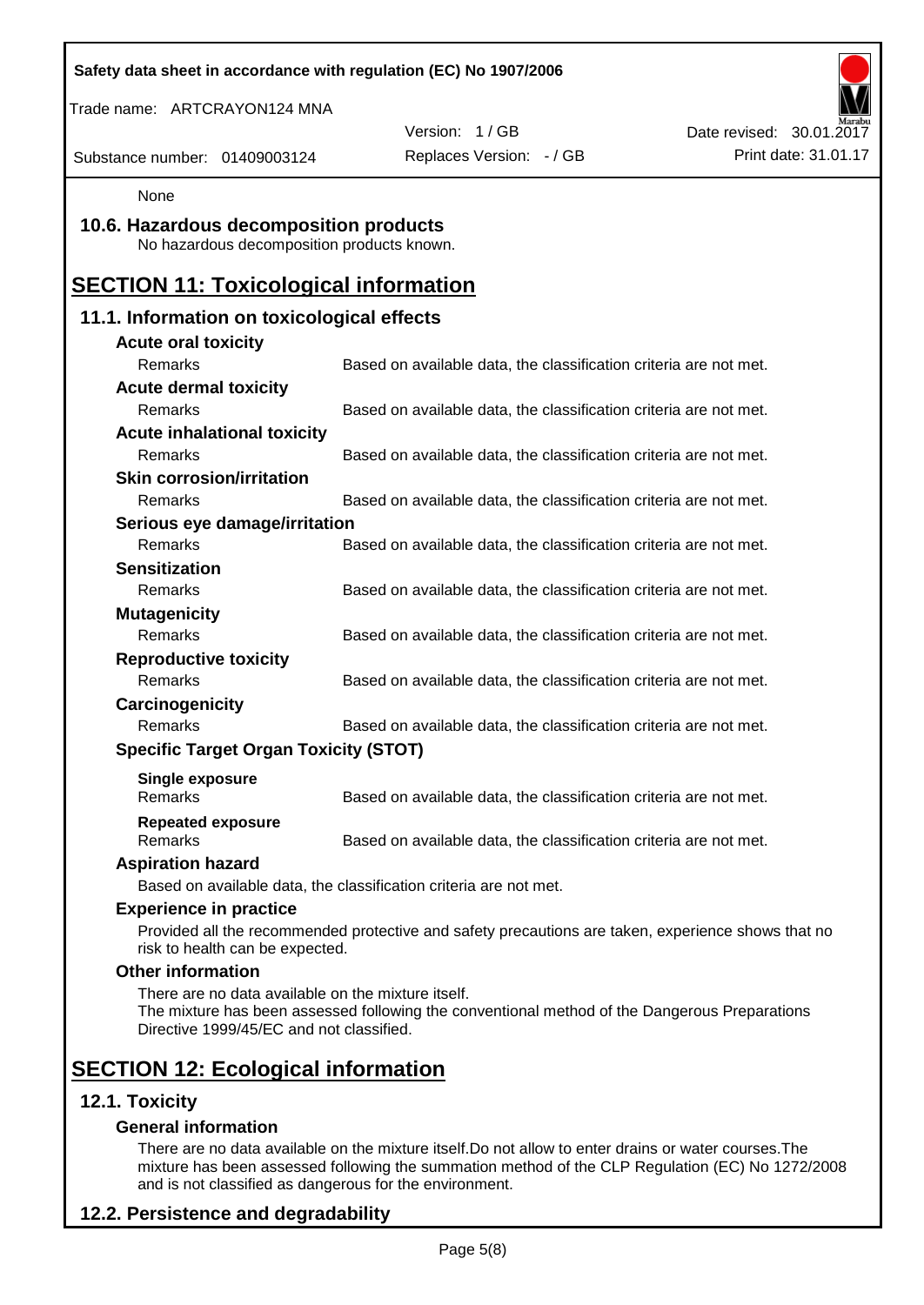| Safety data sheet in accordance with regulation (EC) No 1907/2006 |                                                                                                       |                                                  |
|-------------------------------------------------------------------|-------------------------------------------------------------------------------------------------------|--------------------------------------------------|
| Trade name: ARTCRAYON124 MNA                                      |                                                                                                       |                                                  |
| Substance number: 01409003124                                     | Version: 1/GB<br>Replaces Version: - / GB                                                             | Date revised: 30.01.2017<br>Print date: 31.01.17 |
|                                                                   |                                                                                                       |                                                  |
| <b>General information</b>                                        |                                                                                                       |                                                  |
| There are no data available on the mixture itself.                |                                                                                                       |                                                  |
| 12.3. Bioaccumulative potential<br><b>General information</b>     |                                                                                                       |                                                  |
| There are no data available on the mixture itself.                |                                                                                                       |                                                  |
| 12.4. Mobility in soil                                            |                                                                                                       |                                                  |
| <b>General information</b>                                        |                                                                                                       |                                                  |
| There are no data available on the mixture itself.                |                                                                                                       |                                                  |
| 12.5. Results of PBT and vPvB assessment                          |                                                                                                       |                                                  |
| <b>General information</b>                                        |                                                                                                       |                                                  |
| There are no data available on the mixture itself.                |                                                                                                       |                                                  |
| 12.6. Other adverse effects<br><b>General information</b>         |                                                                                                       |                                                  |
| There are no data available on the mixture itself.                |                                                                                                       |                                                  |
| <b>SECTION 13: Disposal considerations</b>                        |                                                                                                       |                                                  |
| 13.1. Waste treatment methods                                     |                                                                                                       |                                                  |
| Disposal recommendations for the product                          |                                                                                                       |                                                  |
| with water and put into the drainage system.                      | The product can be placed with other household refuse. Small residues in containers can be washed-out |                                                  |
| Disposal recommendations for packaging                            |                                                                                                       |                                                  |
| Completely emptied packagings can be given for recycling.         | Packaging that cannot be cleaned should be disposed off as product waste.                             |                                                  |
| <b>SECTION 14: Transport information</b>                          |                                                                                                       |                                                  |
| <b>Land transport ADR/RID</b>                                     |                                                                                                       |                                                  |
| Non-dangerous goods<br>14.1. UN number                            |                                                                                                       |                                                  |
| $UN -$<br>14.2. UN proper shipping name                           |                                                                                                       |                                                  |
|                                                                   |                                                                                                       |                                                  |
| 14.3. Transport hazard class(es)<br>Class                         |                                                                                                       |                                                  |
| Label                                                             |                                                                                                       |                                                  |
| 14.4. Packing group<br>Packing group                              |                                                                                                       |                                                  |
| <b>Transport category</b><br>14.5. Environmental hazards          | 0                                                                                                     |                                                  |
|                                                                   |                                                                                                       |                                                  |
| <b>Marine transport IMDG/GGVSee</b>                               |                                                                                                       |                                                  |
| 14.1. UN number                                                   | The product does not constitute a hazardous substance in sea transport.                               |                                                  |
| $UN -$                                                            |                                                                                                       |                                                  |
| 14.2. UN proper shipping name                                     |                                                                                                       |                                                  |
| 14.3. Transport hazard class(es)                                  |                                                                                                       |                                                  |
| Class<br>Subsidiary risk                                          |                                                                                                       |                                                  |
|                                                                   |                                                                                                       |                                                  |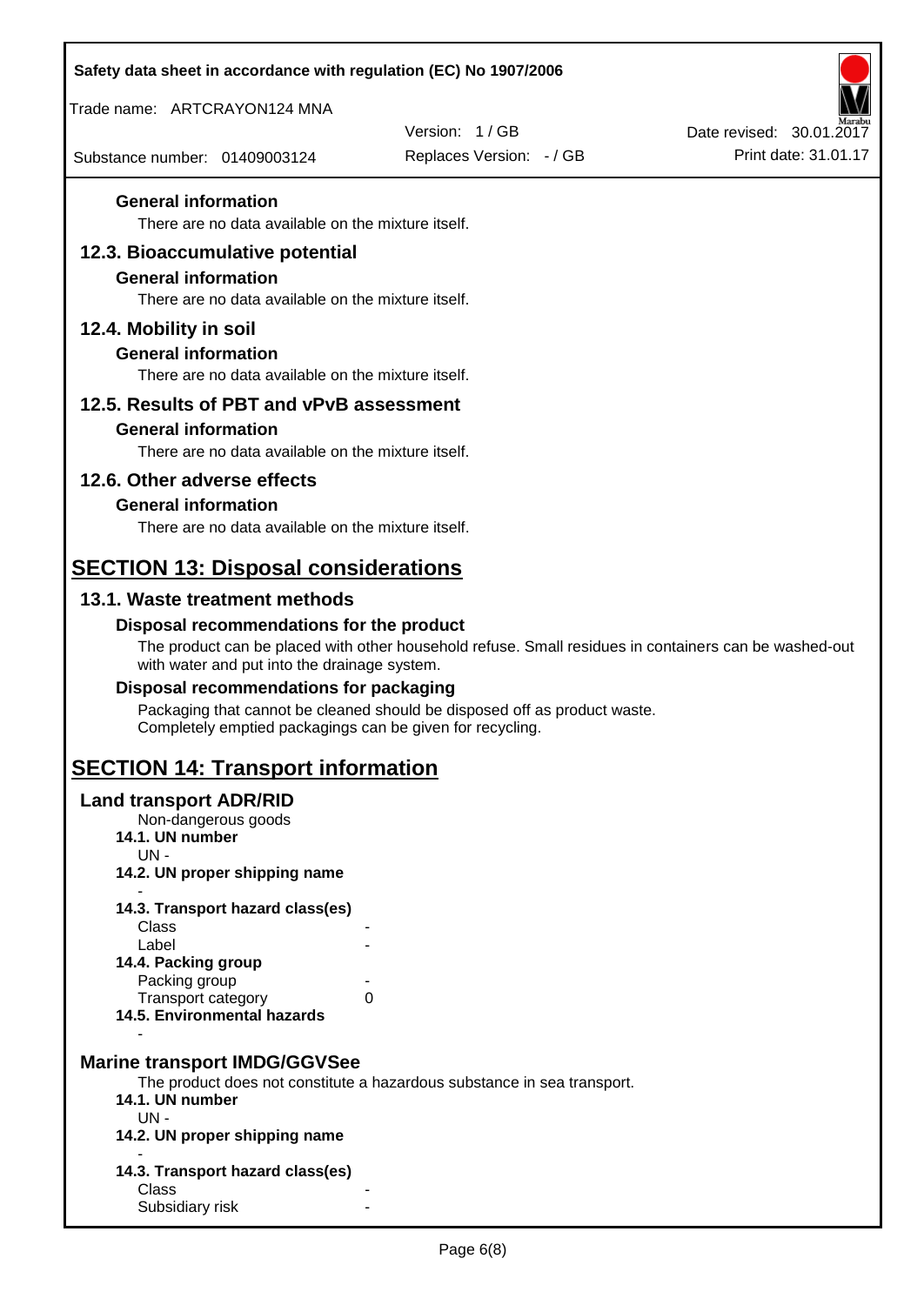| Trade name: ARTCRAYON124 MNA<br>Substance number: 01409003124<br>14.4. Packing group<br>Packing group<br><b>14.5. Environmental hazards</b><br>no<br>Air transport ICAO/IATA<br>The product does not constitute a hazardous substance in air transport.                                                                                                                                                                                                                                                            |      | Version: 1/GB<br>Replaces Version: - / GB | Date revised: 30.01.2017<br>Print date: 31.01.17 |
|--------------------------------------------------------------------------------------------------------------------------------------------------------------------------------------------------------------------------------------------------------------------------------------------------------------------------------------------------------------------------------------------------------------------------------------------------------------------------------------------------------------------|------|-------------------------------------------|--------------------------------------------------|
|                                                                                                                                                                                                                                                                                                                                                                                                                                                                                                                    |      |                                           |                                                  |
|                                                                                                                                                                                                                                                                                                                                                                                                                                                                                                                    |      |                                           |                                                  |
|                                                                                                                                                                                                                                                                                                                                                                                                                                                                                                                    |      |                                           |                                                  |
|                                                                                                                                                                                                                                                                                                                                                                                                                                                                                                                    |      |                                           |                                                  |
|                                                                                                                                                                                                                                                                                                                                                                                                                                                                                                                    |      |                                           |                                                  |
|                                                                                                                                                                                                                                                                                                                                                                                                                                                                                                                    |      |                                           |                                                  |
|                                                                                                                                                                                                                                                                                                                                                                                                                                                                                                                    |      |                                           |                                                  |
|                                                                                                                                                                                                                                                                                                                                                                                                                                                                                                                    |      |                                           |                                                  |
| 14.1. UN number<br>UN-                                                                                                                                                                                                                                                                                                                                                                                                                                                                                             |      |                                           |                                                  |
| 14.2. UN proper shipping name                                                                                                                                                                                                                                                                                                                                                                                                                                                                                      |      |                                           |                                                  |
|                                                                                                                                                                                                                                                                                                                                                                                                                                                                                                                    |      |                                           |                                                  |
| 14.3. Transport hazard class(es)                                                                                                                                                                                                                                                                                                                                                                                                                                                                                   |      |                                           |                                                  |
| Class<br>Subsidiary risk                                                                                                                                                                                                                                                                                                                                                                                                                                                                                           |      |                                           |                                                  |
| 14.4. Packing group                                                                                                                                                                                                                                                                                                                                                                                                                                                                                                |      |                                           |                                                  |
| Packing group                                                                                                                                                                                                                                                                                                                                                                                                                                                                                                      |      |                                           |                                                  |
| 14.5. Environmental hazards                                                                                                                                                                                                                                                                                                                                                                                                                                                                                        |      |                                           |                                                  |
| 14.6. Special precautions for user<br>Transport within the user's premises:<br>Always transport in closed containers that are upright and secure.<br>Ensure that persons transporting the product know what to do in the event of an accident or spillage.<br><b>Other information</b><br>14.7. Transport in bulk according to Annex II of Marpol and the IBC Code<br>no<br><b>SECTION 15: Regulatory information</b><br>15.1. Safety, health and environmental regulations/legislation specific for the substance |      |                                           |                                                  |
| or mixture                                                                                                                                                                                                                                                                                                                                                                                                                                                                                                         |      |                                           |                                                  |
| <b>VOC</b>                                                                                                                                                                                                                                                                                                                                                                                                                                                                                                         |      |                                           |                                                  |
| VOC (EU)                                                                                                                                                                                                                                                                                                                                                                                                                                                                                                           | 13,5 | $\%$                                      |                                                  |
| <b>Other information</b>                                                                                                                                                                                                                                                                                                                                                                                                                                                                                           |      |                                           |                                                  |
| The product does not contain substances of very high concern (SVHC).                                                                                                                                                                                                                                                                                                                                                                                                                                               |      |                                           |                                                  |
| <b>Other information</b>                                                                                                                                                                                                                                                                                                                                                                                                                                                                                           |      |                                           |                                                  |
| All components are contained in the TSCA inventory or exempted.<br>All components are contained in the AICS inventory.<br>All components are contained in the PICCS inventory.<br>All components are contained in the DSL inventory.<br>All components are contained in the IECSC inventory.<br>All components are contained in the NZIOC inventory.<br>All components are contained in the ENCS inventory.<br>All components are contained in the ECL inventory.                                                  |      |                                           |                                                  |
| 15.2. Chemical safety assessment                                                                                                                                                                                                                                                                                                                                                                                                                                                                                   |      |                                           |                                                  |
| For this preparation a chemical safety assessment has not been carried out.                                                                                                                                                                                                                                                                                                                                                                                                                                        |      |                                           |                                                  |
|                                                                                                                                                                                                                                                                                                                                                                                                                                                                                                                    |      |                                           |                                                  |
|                                                                                                                                                                                                                                                                                                                                                                                                                                                                                                                    |      |                                           |                                                  |
| <b>SECTION 16: Other information</b><br><b>Supplemental information</b>                                                                                                                                                                                                                                                                                                                                                                                                                                            |      |                                           |                                                  |

guarantee for any specific product properties and shall not establish a legally valid relationship. The information in this Safety Data Sheet is based on the present state of knowledge and current